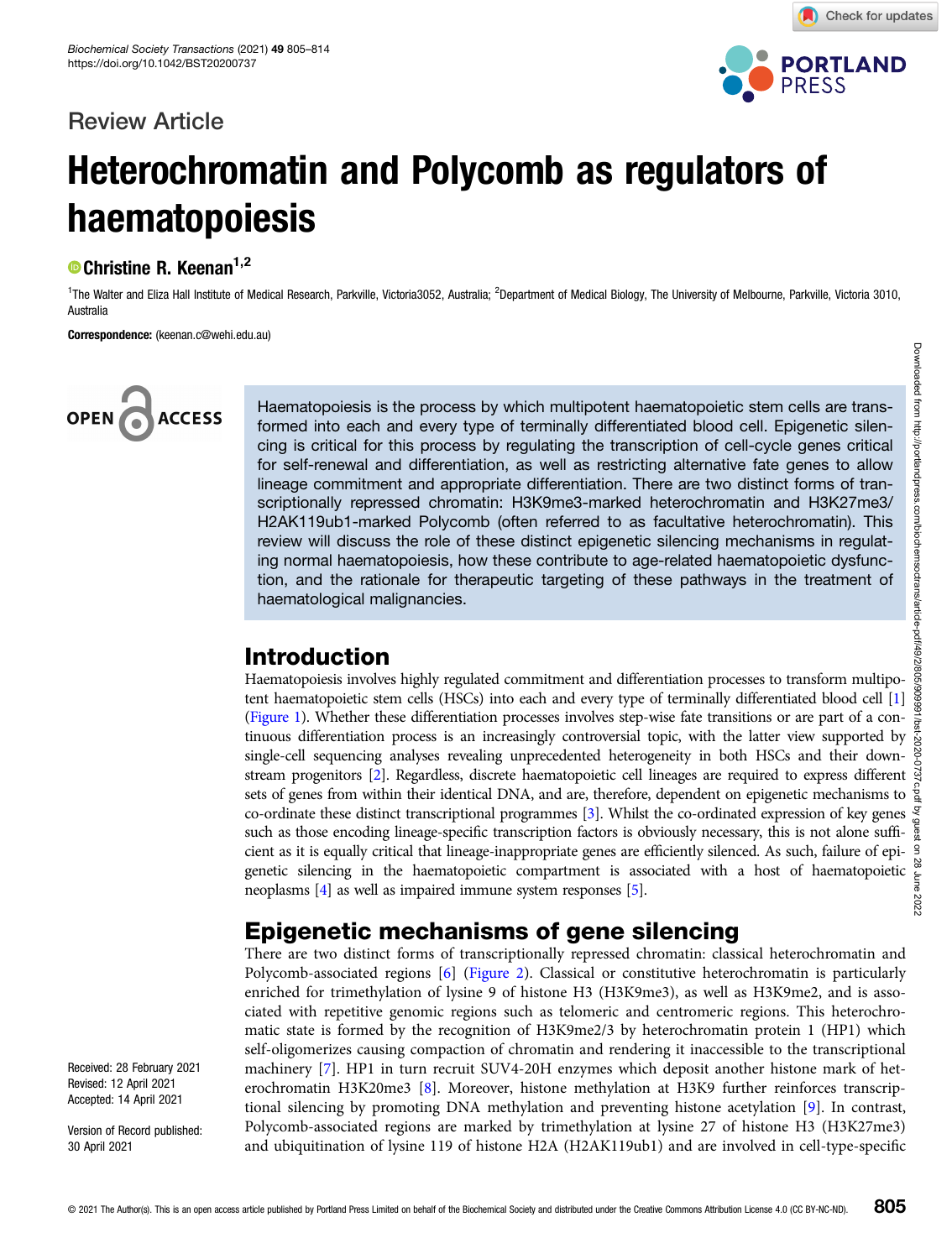<span id="page-1-0"></span>



Figure 1. Haematopoiesis involves the epigenetic silencing of alternate fate genes, reducing multipotency and the self-renewal capacity as cells differentiate.

Haematopoietic stem cells (HSC) differentiate to multipotent progenitors (MPP) which in turn differentiate to the increasing more committed common myeloid progenitor (CMP) and lymphoid-primed multipotent progenitors (LMPP). These in turn produce the myeloid lineages and lymphoid lineages, respectively, via the megakaryocyte-erythrocyte progenitors (MEP), granulocyte-monocyte progenitors (GMP) and common lymphoid progenitors (LMPP). Whilst it is contentious how step-wise these differentiation events are, discrete cell lineages are required to express different sets of genes from within their identical DNA, and are, therefore, dependent on epigenetic silencing mechanisms to repress alternative fate genes.

silencing of developmentally regulated genes. Polycomb-associated regions are often referred to as 'facultative heterochromatin'. However, whilst H3K27me3 has been shown to block transcription initiation [[10](#page-6-0)], H3K27me3-marked regions can remain accessible to binding by both transcription factors as well as paused polymerase [[11](#page-6-0)]. Indeed, recent biophysical assays based on the sonication resistance of chromatin regions have found ∼30% of H3K27me3 marks to be on lowly transcribed genes in euchromatin, whereas ∼97% of H3K9me3 are found in the sonication-resistant fraction [\[12\]](#page-6-0). There are, therefore, clear functional and biophysical differences between heterochromatin and Polycomb-associated regions.

## Classical heterochromatin in haematopoiesis

Canonical heterochromatic H3K9me3 deposition is catalysed by the suppressor of variegation homologue (SUV39H) enzymes SUV39H1 (KMT1A) and SUV39H2 (KMT1B), with the former the predominant of these enzymes in the haematopoietic system [\(Figure 2A](#page-2-0)). SUV39H1 is essential for maintaining healthy HSC function [\[13\]](#page-6-0), as are the HP1 molecules and the accessory protein TIF1β/KAP1 [\[14\]](#page-6-0). SUV39H1 is also critical for the downstream differentiation of various haematopoietic lineages such as Th2 cells [\[15](#page-6-0)] and CD8<sup>+</sup> effector T cells [\[16\]](#page-6-0). In each case, cell differentiation is facilitated by the SUV39H1-mediated silencing of alternative fate genes such as those of the Th1 lineage for Th2 cell differentiation, and stem-cell-related genes for CD8+ T cell differentiation. Interestingly, transgenic mice overexpressing SUV39H1 show impaired erythroid cell differentiation with immature erythroblasts stuck in a continuous proliferative phenotype [\[17\]](#page-6-0). Together, these studies suggest that SUV39H1-dependent heterochromatin plays an important role in governing the balance between proliferation and differentiation potentials of haematopoietic progenitor cells. Moreover, H3K9me3 likely provides a programming barrier reducing the plasticity of cells as they become lineage-committed in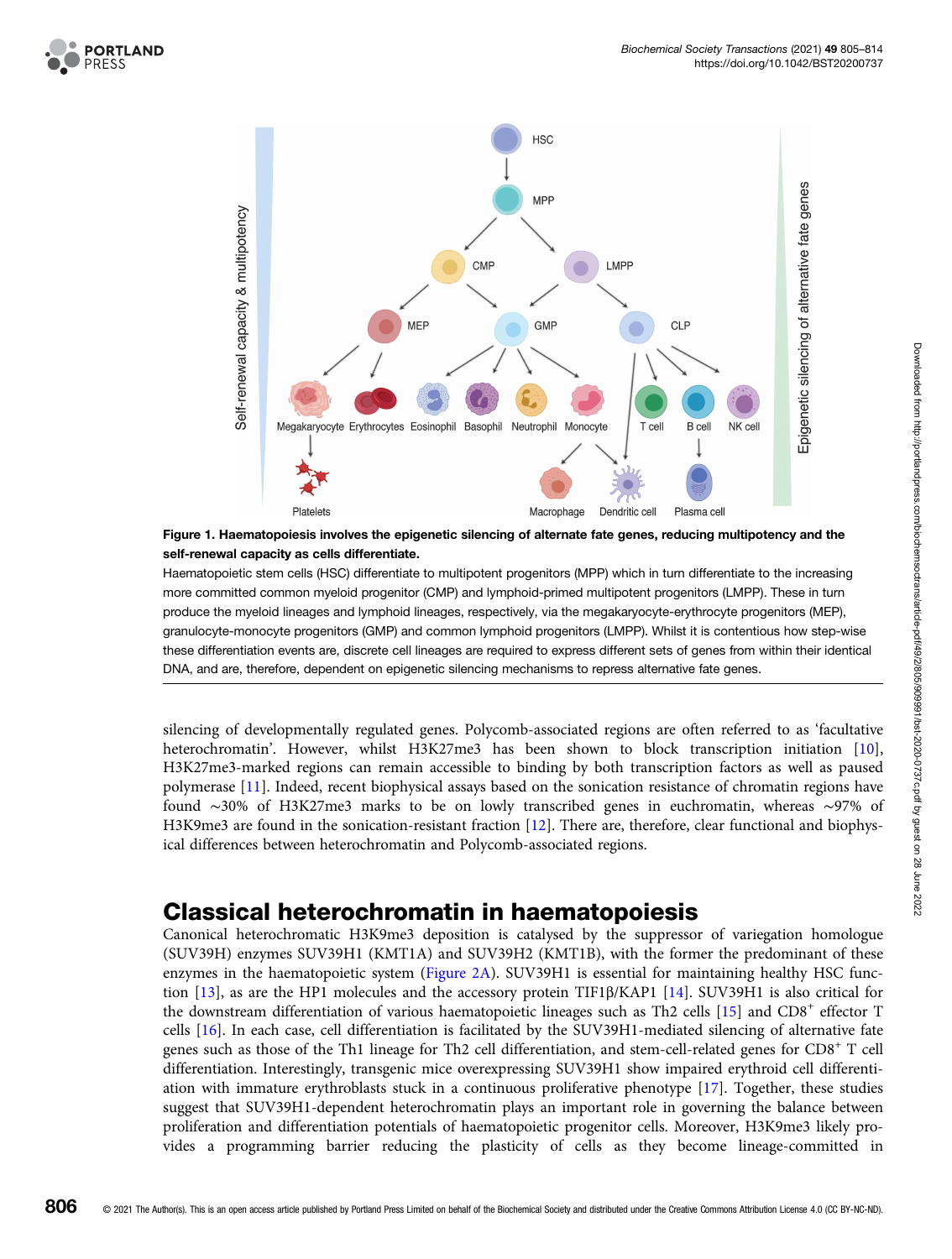

<span id="page-2-0"></span>

(A) Heterochromatin is marked by H3K9me3 deposited by the suppressor of variegation (SUV) 39-homologue enzymes (SUV39H1 and SUV39H2). These enzymes preferentially bind already monomethylated substrate (H3K9me1). H3K9me3 is recognised by heterochromatin protein 1 (HP1) which self-oligomerizes causing compaction of chromatin and rendering it inaccessible to the transcriptional machinery. HP1 in turn recruits SUV4-20H enzymes which deposit another histone mark of heterochromatin H3K20me3. (B) Polycomb-associated regions are particularly involved in cell-type-specific silencing of developmentally regulated genes and are marked by H3K27me3 deposited by the Polycomb repressive complex (PRC) 2 and H2A119ub1 deposited by the PRC1 complex. Polycomb-associated regions block transcription initiation but can remain accessible to the binding of transcription factors, unlike heterochromatin.

haematopoiesis. This latter concept fits with studies of somatic cell reprogramming wherein inhibition of SUV39H1 by shRNA strongly enhances the generation of induced pluripotent stem cells (iPSCs) [\[18\]](#page-6-0).

Heterochromatin stability and the SUV39H enzymes have been linked to ageing-associated dysfunction across a spectrum of cellular systems including the haematopoietic system [[13,19](#page-6-0)[,20\]](#page-7-0). The functional defects of ageing haematopoiesis include reduced HSC potential, myeloid skewing at the expense of lymphoid output [[21,22](#page-7-0)], impaired immunity [\[23\]](#page-7-0) and an increase in haematological diseases [[24\]](#page-7-0). With age, SUV39H1 expression and H3K9me3 levels in HSCs both reduce in humans and mice [[13](#page-6-0)], causing, or at least contributing to, the dysfunction seen in elderly individuals. Remarkably, Suv39h2 expression can maintain murine HSC function in the absence of Suv39h1, despite H3K9me3 levels being only ∼10% that of wildtype levels [[20\]](#page-7-0). This is the first documented role of Suv39h2 in the haematopoietic system although it is also known to be induced in human activated T lymphocytes [\[25\]](#page-7-0) so may have a role in adaptive immune responses.

A third enzyme SETDB1 (KMT1E) also catalyses H3K9me3 deposition and is also essential for maintaining HSC function by preventing ectopic activation of non-haematopoietic genes [\[26\]](#page-7-0). SETDB1, unlike SUV39H1/2, is mainly localised in euchromatin but can in some circumstances be found in heterochromatic regions in a mega-complex also containing SUV39H1 and other factors [\[27\]](#page-7-0). Interestingly, the H3K9 methyltransferase that deposits mono and demethylation (H3K9me1/2), G9a (EHMT2), is dispensable for HSC maintenance [[28](#page-7-0)], but is important for the initial differentiation of HSCs from embryonic stem cells (ESCs) [\[29\]](#page-7-0). This initial methylation is important in the early establishment of heterochromatin with H3K9me1 the preferred substrate for the SUV39H enzymes [\[30\]](#page-7-0) (Figure 2A). Together these studies suggest a complex interplay of different H3K9 methyltransferases to guide haematopoietic differentiation and maintain HSC function.

An additional dimension in heterochromatin regulation of haematopoiesis is the biophysical link between heterochromatin and the nuclear lamina which is thought to provide structural support to the nucleus and to protect the genome from damage. Our recent studies suggest the stability of heterochromatin at the nuclear periphery also has an important gene regulatory function supporting gene transcription in euchromatic regions [[31\]](#page-7-0), and that this peripheral localisation of heterochromatin may also guide the three-dimensional positioning of chromosomes into multi-lobed neutrophil nuclei [\[32\]](#page-7-0). Interestingly, a recent study has shown that the nuclei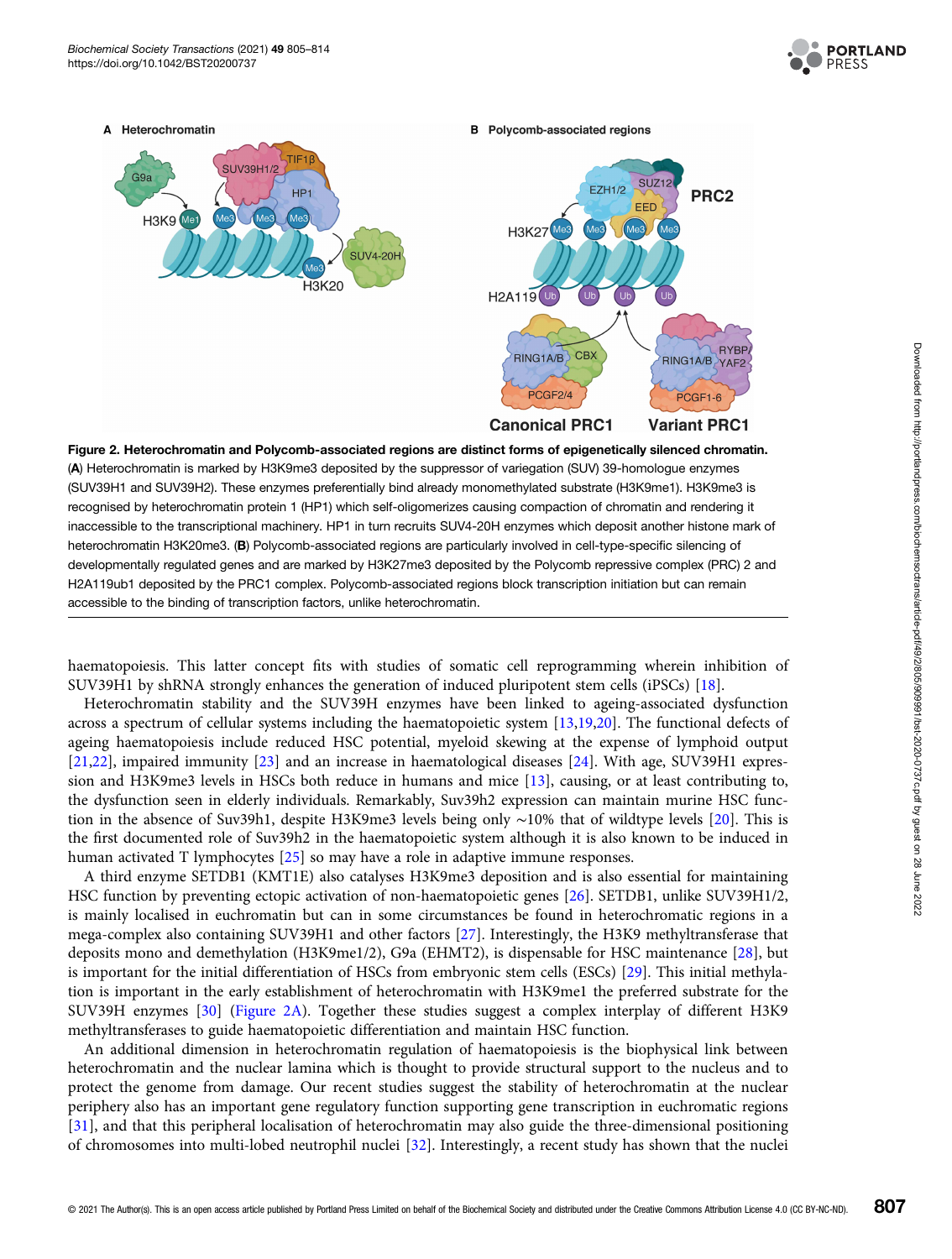

of HSCs undergo dramatic morphological changes during myeloid or lymphoid differentiation [[33](#page-7-0)]. Surprisingly, these morphological changes do not seem to be a consequence of a softening of the nuclear lamina, but rather are driven by cytoplasmic microtubules squeezing the nucleus to form large deformations altering chromatin organisation, causing localised loss of H3K9me3 and H3K27me3, and altering gene expression [\[33\]](#page-7-0). This new frontier of the mechanobiology will likely reveal further important roles of heterochromatin in haematopoiesis.

#### Polycomb-associated regions in haematopoiesis

There are two molecularly distinct Polycomb repressive complexes (PRC) formed by so-called Polycomb group (PcG) proteins ([Figure 2B\)](#page-2-0). PRC1 complexes contain E3 ubiquitin ligases that catalyse the ubiquitination of lysine 119 of histone H2A (H2AK119u1), whereas PRC2 complexes catalyse H3K27me3 [\[34\]](#page-7-0). Whilst there is some diversity in PRC2 with two main sub-types described [\[35,36](#page-7-0)], all variant complexes contain three core components unique to PRC2: the enzymatic component EZH2, or in some cases the less active paralogue EZH1 [[37](#page-7-0)], as well as the scaffold protein SUZ12, and EED which binds H3K27me3 allowing spreading of the modification to neighbouring nucleosomes [[38](#page-7-0)]. Other PRC2 components such as RBBP-4 and -7 are found in other chromatin complexes, and these additional proteins may mediate distinct modes of recruitment to target genes [\[36\]](#page-7-0). The composition of PRC1 is considerably more varied and is broadly categorised into canonical and variant forms based on whether chromobox (CBX) proteins are in the complex. All forms of PRC1 are comprised of a catalytic core formed by a really interesting new gene (RING) E3 ubiquitin ligase RING1A or RING1B and one of six Polycomb group ring finger (PCGF) proteins, with canonical PRC1 containing PCGF2/4 and CBX subunits, and variant forms containing any of the six PCGF proteins and RYBP or YAF2 in place of CBX [\[39](#page-7-0)] [\(Figure 2B](#page-2-0)). Interestingly, canonical PRC1 has lower catalytic activity than variant PRC1 but has important roles in shaping three-dimensional genome organisation and chromosomal architecture [\[40\]](#page-7-0). There is also a complex reciprocal relationship between PRC1 and PRC2 complexes, with each deposited histone mark facilitating binding of the other complex, and they often unsurprisingly co-occupy genomic loci [[41\]](#page-7-0).

Given Polycomb-associated regions predominantly mark developmentally regulated genes, it is no surprise that both PRC1 and PRC2 are essential regulators of haematopoiesis. Mechanistically, both PRC1 and PRC2 control haematopoiesis through regulation of cell-cycle genes required for both self-renewal and differentiation as well as regulation of transcriptional programmes controlling differentiation pathways and restriction of alternative fate genes. Loss of PRC1 function [[42](#page-7-0)] and loss of PRC2 function through EZH1/2 [[43](#page-7-0)], SUZ12 [[44\]](#page-7-0), or EED [\[45](#page-7-0)] deficiency each strongly impairs HSC function and HSC self-renewal, whereas HSCs overexpressing EZH2 show enhanced self-renewal [\[46](#page-7-0)]. Interestingly, initial studies using EZH2 deficiency did not show such a dramatic phenotype [\[47](#page-7-0)], likely due to compensation by EZH1, and gene dosage appears to play a role with heterozygous mice displaying enhanced HSC and progenitor activity [\[42\]](#page-7-0). Mechanistically, PRC1 and PRC2 both promote self-renewal of HSCs through repression of the cell-cycle inhibitor CDKN2A (p16<sup>INK4A</sup>) [\[48\]](#page-7-0). Of note, EZH2 has several described non-canonical functions beyond Polycomb [\[49](#page-7-0)–[53](#page-8-0)] so attributing phenotypes from EZH2 deficiency to loss of Polycomb-mediated repression really requires alternate validation such as through deletion of SUZ12 or EED. Critically, PRC1 and PRC2 both also have important and complex roles in many latter lineage differentiation decisions that are beyond the scope of this brief review (recently reviewed in [[38](#page-7-0)[,54\]](#page-8-0)).

The molecular composition of the PRC1 complex appears to govern the self-renewal and differentiation decision of HSCs by altering the loci targeted for silencing [[55\]](#page-8-0). It is currently not thought that variant PRC2 subcomplexes similarly target distinct sets of genes, with ChIP-seq studies of non-core subunits showing largely overlapping targets [\[56,57](#page-8-0)]. The milder phenotypes produced from deletion of non-core components, as compared with deletion of core components, further suggests overlap in function between variant PRC complexes [[58](#page-8-0)]. Interestingly, RNA binds both major sub-types of PRC2, and is thought to facilitate PRC2 recruitment to target genes, so as to retain it in a poised state at lowly expressed genes, and remove it from more highly expressed genes [[59\]](#page-8-0). Further studies are required to fully understand the evolutionary reason for, or utility of, the variant PRC2 complexes.

With age, the location of H3K27me3 in the genome of HSCs is largely unchanged, but higher and broader peaks are found [\[60\]](#page-8-0), although the significance of this is not obvious. Maintenance of H3K27me3 and loss of the active histone mark H3K4me3 at bivalent promoters has been reported in ageing [\[61\]](#page-8-0) altering the potential for these genes to be activated, a phenomenon also seen during malignant transformation. Interestingly, many PRC2 target genes have been shown to be hypermethylated in aged HSCs [\[62,63\]](#page-8-0). Given many PRC2 complex subunits themselves seem to be down-regulated with age [[60](#page-8-0)], this DNA methylation may be a compensatory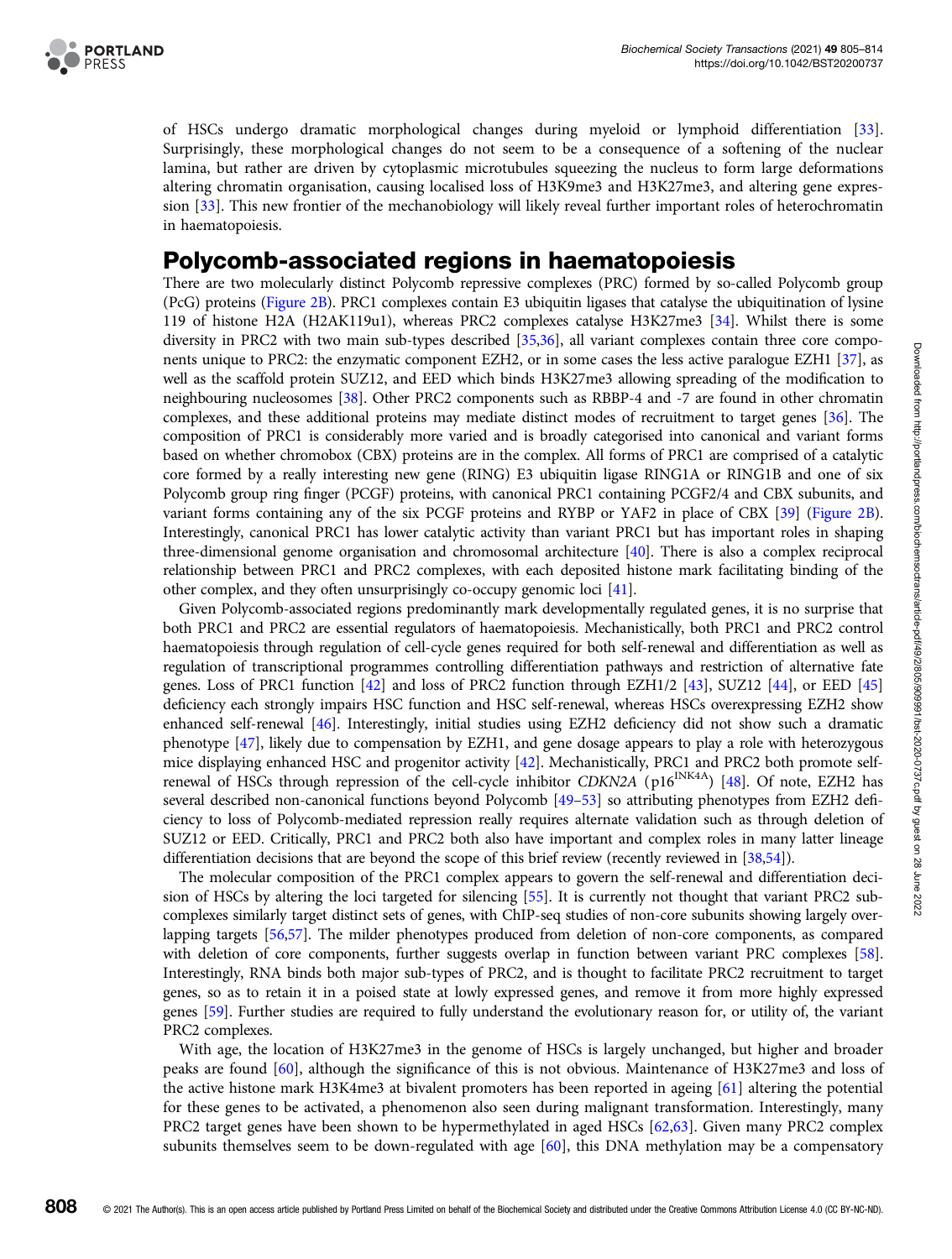

mechanism to maintain gene silencing despite lower PRC2 levels. Less is known about the regulation of PRC1 in haematopoietic ageing, although it almost certainly plays a role. A recent study has shown that ectopic expression of PCGF4 (BMI1) target genes is observed in HSC ageing [[64](#page-8-0)], although PCGF4 expression does not change with age so the mechanism by which this repression is lost is not known.

### Histone demethylation in haematopoiesis

Histone modifications were long thought to be permanent additions to chromatin, however, it is now known these modifications are dynamic and actively removed by histone demethylation enzymes [\[65\]](#page-8-0). Many histone demethylase enzymes are more promiscuous than histone methyltransferases enzymes showing demethylation activity at multiple residues, unlike the highly site-selective methyltransferases. Three classes of mammalian histone demethylases can remove H3K9 methylation with the KDM4 ( JHDM3/JMJD2) family responsible for H3K9me3 demethylation (but can also demethylate H3K9me2, H3K36me2, and H3K36me3) [\[66](#page-8-0)–[68](#page-8-0)], whereas KDM3 ( JHDM2) and KDM7 (PHF8/KIAA1718) families are responsible for H3K9me1/2 demethylation [[67,69](#page-8-0)] (but some members of these families can also demethylate H3K27me1/2 and H4K20me1). KDM4 demethylation is essential for HSC maintenance [\[70\]](#page-8-0) suggesting H3K9me3 levels must be finely tuned to regulate the transcriptional programmes of self-renewal and differentiation. In contrast, the KDM3 family member JMJD1C is largely dispensable for normal haematopoiesis [\[71\]](#page-8-0), but promotes haematopoietic neoplasms [[72\]](#page-8-0).

H3K27 demethylation is predominantly catalysed by the KDM6 family made up of 3 members KDM6A (UTX), KDM6B ( JMJD3) and the male-specific KDM6C (UTY) encoded on the Y chromosome. KDM6A (UTX) has been shown to be critical for hematopoietic stem cell migration and normal haematopoiesis in female mice, but not in male mice, suggesting that KDM6C can compensate for KDM6A loss [[73](#page-8-0)]. KDM6B is critical for HSC self-renewal [\[74\]](#page-8-0) and KDM6B over-expression leads to activation of innate immune signalling genes and altered haematopoiesis [[75](#page-8-0)]. Both KDM6A and KDM6B are redundantly important for terminal T cell differentiation and function [[76](#page-8-0),[77](#page-8-0)] and KDM6 family members are also important for B cell differentiation [[78](#page-8-0)], and iNKT differentiation [\[79,80](#page-8-0)]. Interestingly, a recent study exploring the mechanism of KDM6A in suppressing myeloid leukemogenesis found it does this by modulating transcriptional programmes of the oncogenic ETS and tumour-suppressive GATA transcription factors, but importantly that this is through noncatalytic functions of KDM6A with minimal effects on H3K27 methylation levels observed [[81](#page-8-0)]. Together these studies suggest that KDM6 family members exhibit some redundancy and some functions beyond H3K27 demethylation, yet are important regulators of haematopoiesis.

## Targeted epigenetic silencing for the treatment of haematological malignancies

One of the key roles of H3K9me3-marked heterochromatin is to prevent genome instability [\[82\]](#page-8-0). Unsurprisingly, SUV39H1 and SUV39H2 expression is often reduced in haematological malignancies such as chronic lymphocytic leukaemia (CLL) [\[83](#page-9-0)]. Moreover, H3K9me3 levels decrease at core promoter regions in acute myeloid leukaemia (AML), and are associated with clinical outcome [\[84\]](#page-9-0). Conversely, loss of H3K9me3 methyltransferases is protective in some models of leukaemia [[85\]](#page-9-0), likely due to a loss of silencing of tumour suppressor genes. SUV39H1 has, therefore, been proposed as a therapeutic target in a host of haematological malignancies. However, the lack of a specific inhibitor has precluded this approach from being progressed into the clinic. Indeed, one study has shown that SUV39H1 inhibition is able to reactivate some tumour suppressor genes [\[86\]](#page-9-0), however, the inhibitor chaetocin has since been shown to be a pan-methyltransferase inhibitor and not selective for SUV39H1 [[87](#page-9-0)]. Interestingly, this inhibitor is also able to kill primary cells from AML patients [[88](#page-9-0)]. Whilst SUV39H1 is the major heterochromatic H3K9me3 methyltransferase in the haematopoietic compartment, SUV39H2 has been shown to be up-regulated in acute lymphoblastic leukaemia (ALL) [\[89](#page-9-0)], therefore, may also be a useful therapeutic target for this disease.

In contrast, PRC2 inhibitors have been extensively trialled as cancer therapeutics with the first of these, tazemetostat, approved by the FDA (U.S.A.) for the treatment of a rare sarcoma in 2020. These PRC2 inhibitors are predominantly SAM-competitive EZH2 inhibitors, but several allosteric EED inhibitors have also been developed [[90](#page-9-0)]. Most recently, PROTACs targeting EED have also been reported which appear to degrade the whole PRC2 complex including SUZ12 and EZH2 [[91,92\]](#page-9-0). EZH2 in particular is commonly deregulated in hematopoietic malignancies, through a range of over-expression, gain- and loss-of-function mutations [[93\]](#page-9-0). There is a strong rationale for inhibiting EZH2 catalytic activity, or PRC2 function more generally, in multiple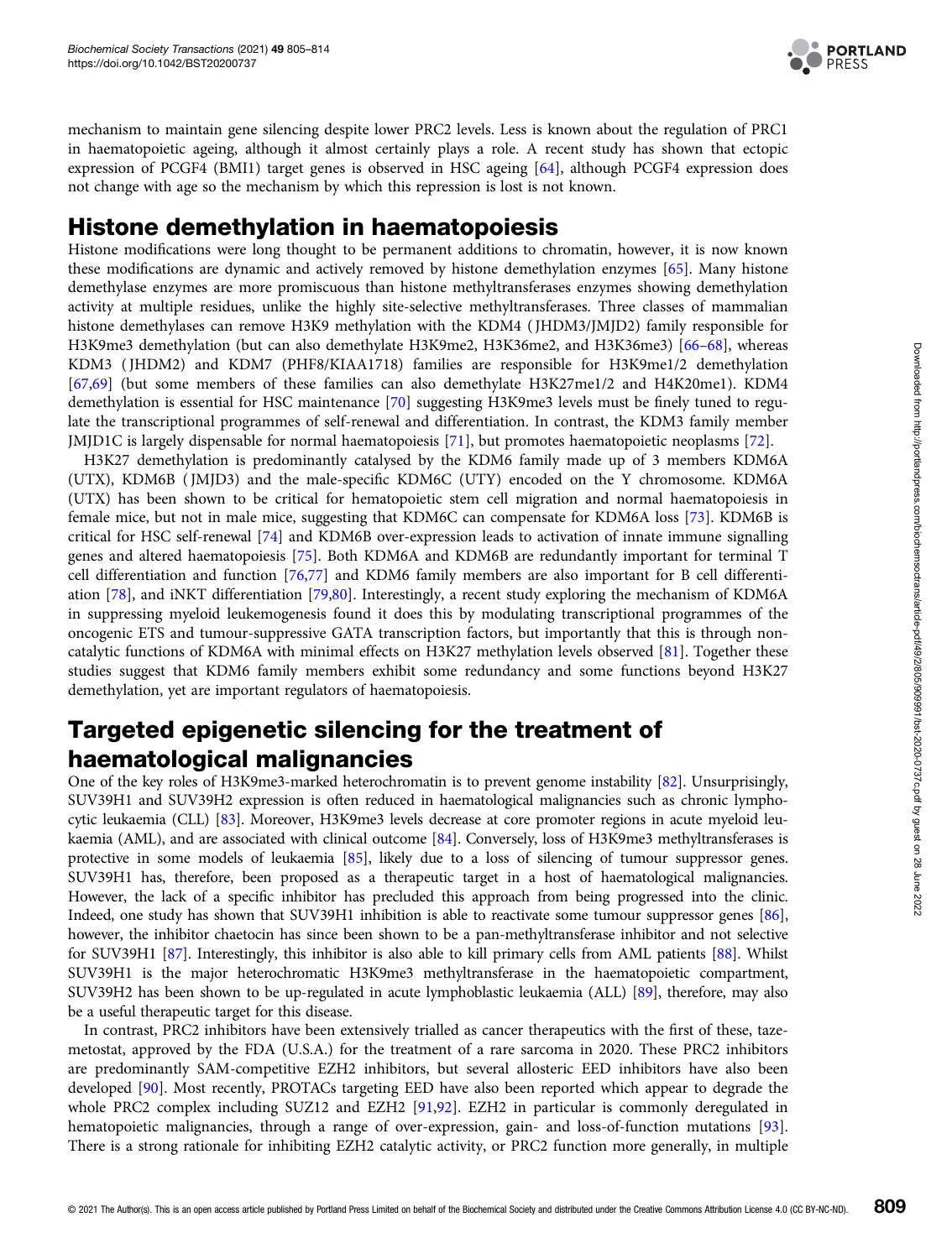

myeloma and B cell lymphomas with EZH2 gain-of-function mutations found in up to 30% of cases [[94](#page-9-0)–[96](#page-9-0)]. Whilst PRC2 inhibition has shown some success in clinical trials, the efficacy and safety profile of these inhibitors have thus far been broadly disappointing for these cancers. Importantly, PRC2 can also act as a tumour suppressor with loss-of-function mutations of component members found in myelodysplastic syndrome, chronic myeloproliferative neoplasms, and T cell acute lymphoblastic leukaemia [[97](#page-9-0),[98](#page-9-0)]. The contextdependent function of PRC2 and its pro- and anti-tumour effects underscore the need to fully understand the reliance of different tumour sub-types on PRC2 function in order to select patients groups most likely to respond to PRC2 inhibition.

Thus far, given the importance of PRC2 in haematopoiesis and haematological malignancies, the efficacy and safety profile of EZH2 inhibitors have been broadly disappointing for blood cancers and none are yet approved. Interestingly, PRC2 is also implicated in resistance to immunotherapy and is the major mechanism by which the antigen processing and presentation pathway is epigenetically silenced [\[99,100\]](#page-9-0). Inhibition of PRC2 may, therefore, hold great promise to increase the efficacy of immunotherapy. It should be noted that PRC1 is also implicated in haematological malignancies but therapeutic targeting of PRC1 is far less advanced compared with PRC2, likely due to the huge molecular complexity and context-dependence of PRC1. Some selective BMI-1 inhibitors have been developed and have shown some promising preclinical efficacy [\[101](#page-9-0)] but are yet to enter clinical testing for any blood cancers.

## **Conclusions**

Heterochromatin and Polycomb are key epigenetic silencing mechanisms that regulate the complex process of haematopoiesis. As such, therapeutic modulation of these pathways presents as an attractive means to correct aberrant haematopoiesis such as occurs in ageing and blood cancers. Whilst candidate molecules, particularly targeting PRC2, have been developed to inhibit gain-of-function mutations in cancer, therapeutic strategies to restore loss of function of these pathways still elude us. Moreover, modulation of these pathways may also yield therapeutic benefit in immune-mediated disease by altering cell lineage fates or by interfering with the function of particular effector cells. As these therapeutics are developed and progress through clinical trials, the imperative for a detailed molecular understanding of these pathways increases. Given the context-specific nature of these pathways, we now look to single-cell technologies to reveal this next layer of insight in the quest to unravel the epigenetic wiring of haematopoiesis.

#### **Perspectives**

- Heterochromatin and Polycomb are both critical for silencing cell-cycle genes, differentiation programmes, and restricting alternative fate genes in normal haematopoiesis, and for silencing tumour suppressor genes in haematological cancers.
- Many epigenetic silencing molecules are now attractive therapeutic targets.
- The major next frontier is the application of single-cell technologies to reveal the true epigenetic wiring of haematopoiesis.

#### Competing Interests

The author declares that there are no competing interests associated with this manuscript.

#### Funding

CRK is supported by a fellowship (#1125436) from the National Health and Medical Research Council of Australia.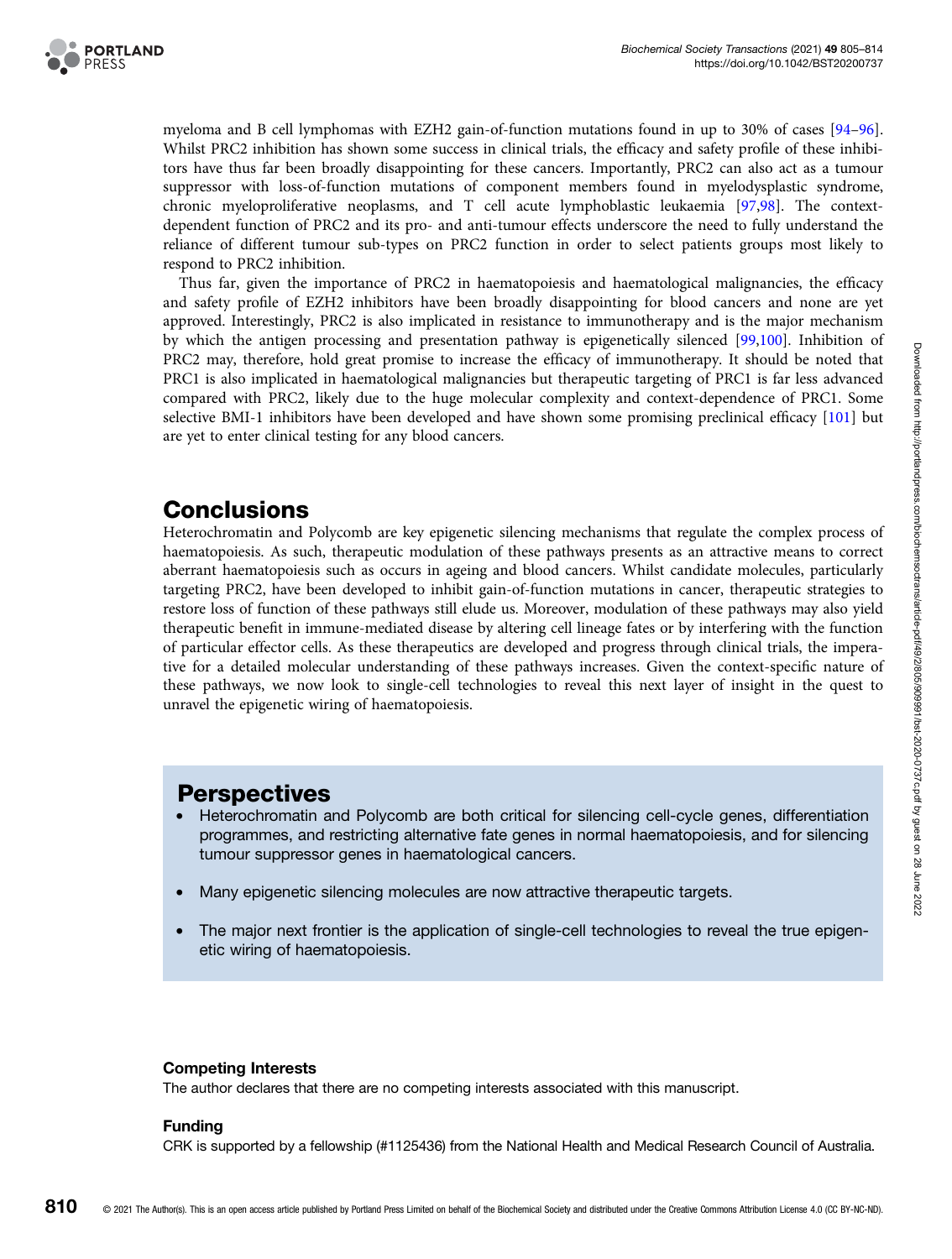

#### <span id="page-6-0"></span>Open Access Statement

Open access for this article was enabled by the participation of the Walter and Eliza Hall Institute in an all-inclusive Read & Publish pilot with Portland Press and the Biochemical Society under a transformative agreement with CAUL.

#### Author Contributions

C.R.K. wrote the article and generated the figures.

#### Acknowledgements

The author thanks T.M. Johanson and R.S. Allan for helpful discussions. All figures were created using BioRender.com.

#### **Abbreviations**

ALL, acute lymphoblastic leukaemia; AML, acute myeloid leukaemia; CBX, chromobox; CLL, chronic lymphocytic leukaemia; EED, embryonic ectoderm development; ESC, embryonic stem cell; EZH, enhancer of zeste homologue; H2AK119u1, histone H2A Lysine 119 monoubiquitination; H3K27, histone H3 Lysine 27; H3K9, histone H3 Lysine 9; HP1, heterochromatin protein 1; HSC, haematopoietic stem cell; iPSCs, induced pluripotent stem cells; KDM, lysine demethylase; PcG, polycomb group proteins; PCGF, polycomb group ring finger; PRC, polycomb repressive complex; RBBP, retinoblastoma binding protein; RING, really interesting new gene; SUV39H, suppressor of variegation 39-homologue; SUZ12, suppressor of zeste homologue 12; Th, T helper.

#### References

- 1 Laurenti, E. and Gottgens, B. (2018) From haematopoietic stem cells to complex differentiation landscapes. Nature 553, 418–426 [https://doi.org/10.](https://doi.org/10.1038/nature25022) [1038/nature25022](https://doi.org/10.1038/nature25022)
- 2 Zhang, Y., Gao, S., Xia, J. and Liu, F. (2018) Hematopoietic hierarchy an updated roadmap. Trends Cell Biol. 28, 976–986 [https://doi.org/10.1016/j.](https://doi.org/10.1016/j.tcb.2018.06.001) [tcb.2018.06.001](https://doi.org/10.1016/j.tcb.2018.06.001)
- 3 Yu, V.W.C., Yusuf, R.Z., Oki, T., Wu, J., Saez, B., Wang, X. et al. (2016) Epigenetic memory underlies cell-Autonomous heterogeneous behavior of hematopoietic stem cells. Cell. 167, 1310-1322.e17 <https://doi.org/10.1016/j.cell.2016.10.045>
- 4 Goyama, S. and Kitamura, T. (2017) Epigenetics in normal and malignant hematopoiesis: an overview and update 2017. Cancer Sci. 108, 553-562 <https://doi.org/10.1111/cas.13168>
- 5 Keenan, C.R. and Allan, R.S. (2019) Epigenomic drivers of immune dysfunction in aging. Aging Cell 18, e12878 <https://doi.org/10.1111/acel.12878>
- 6 Ho, J.W., Jung, Y.L., Liu, T., Alver, B.H., Lee, S., Ikegami, K. et al. (2014) Comparative analysis of metazoan chromatin organization. Nature 512, 449–452 <https://doi.org/10.1038/nature13415>
- 7 Nicetto, D. and Zaret, K.S. (2019) Role of H3K9me3 heterochromatin in cell identity establishment and maintenance. Curr. Opin. Genet. Dev. 55, 1–10 <https://doi.org/10.1016/j.gde.2019.04.013>
- 8 Schotta, G., Lachner, M., Sarma, K., Ebert, A., Sengupta, R., Reuter, G. et al. (2004) A silencing pathway to induce H3-K9 and H4-K20 trimethylation at constitutive heterochromatin. Genes Dev. 18, 1251–1262 <https://doi.org/10.1101/gad.300704>
- 9 Epsztejn-Litman, S., Feldman, N., Abu-Remaileh, M., Shufaro, Y., Gerson, A., Ueda, J. et al. (2008) De novo DNA methylation promoted by G9a prevents reprogramming of embryonically silenced genes. Nat. Struct. Mol. Biol. 15, 1176–1183 <https://doi.org/10.1038/nsmb.1476>
- 10 Dellino, G.I., Schwartz, Y.B., Farkas, G., McCabe, D., Elgin, S.C. and Pirrotta, V. (2004) Polycomb silencing blocks transcription initiation. Mol. Cell 13, 887–893 [https://doi.org/10.1016/S1097-2765\(04\)00128-5](https://doi.org/10.1016/S1097-2765(04)00128-5)
- 11 Becker, J.S., Nicetto, D. and Zaret, K.S. (2016) H3K9me3-Dependent heterochromatin: barrier to cell fate changes. Trends Genet. 32, 29–41 <https://doi.org/10.1016/j.tig.2015.11.001>
- 12 Becker, J.S., McCarthy, R.L., Sidoli, S., Donahue, G., Kaeding, K.E., He, Z. et al. (2017) Genomic and proteomic resolution of heterochromatin and its restriction of alternate fate genes. Mol. Cell 68, 1023–1037.e15 <https://doi.org/10.1016/j.molcel.2017.11.030>
- 13 Djeghloul, D., Kuranda, K., Kuzniak, I., Barbieri, D., Naguibneva, I., Choisy, C. et al. (2016) Age-associated decrease of the histone methyltransferase SUV39H1 in HSC perturbs heterochromatin and B lymphoid differentiation. Stem Cell Rep. 6, 970–984 <https://doi.org/10.1016/j.stemcr.2016.05.007>
- 14 Miyagi, S., Koide, S., Saraya, A., Wendt, G.R., Oshima, M., Konuma, T. et al. (2014) The TIF1beta-HP1 system maintains transcriptional integrity of hematopoietic stem cells. Stem Cell Rep. 2, 145-152 <https://doi.org/10.1016/j.stemcr.2013.12.008>
- 15 Allan, R.S., Zueva, E., Cammas, F., Schreiber, H.A., Masson, V., Belz, G.T. et al. (2012) An epigenetic silencing pathway controlling T helper 2 cell lineage commitment. Nature 487, 249-253 <https://doi.org/10.1038/nature11173>
- 16 Pace, L., Goudot, C., Zueva, E., Gueguen, P., Burgdorf, N., Waterfall, J.J. et al. (2018) The epigenetic control of stemness in CD8(+) T cell fate commitment. Science 359, 177-186 <https://doi.org/10.1126/science.aah6499>
- 17 Czvitkovich, S., Sauer, S., Peters, A.H., Deiner, E., Wolf, A., Laible, G. et al. (2001) Over-expression of the SUV39H1 histone methyltransferase induces altered proliferation and differentiation in transgenic mice. Mech. Dev. 107, 141-153 [https://doi.org/10.1016/S0925-4773\(01\)00464-6](https://doi.org/10.1016/S0925-4773(01)00464-6)
- 18 Onder, T.T., Kara, N., Cherry, A., Sinha, A.U., Zhu, N., Bernt, K.M. et al. (2012) Chromatin-modifying enzymes as modulators of reprogramming. Nature 483, 598–602 <https://doi.org/10.1038/nature10953>
- 19 Zhang, W., Li, J., Suzuki, K., Qu, J., Wang, P., Zhou, J. et al. (2015) A Werner syndrome stem cell model unveils heterochromatin alterations as a driver of human aging. Science 348, 1160-1163 <https://doi.org/10.1126/science.aaa1356>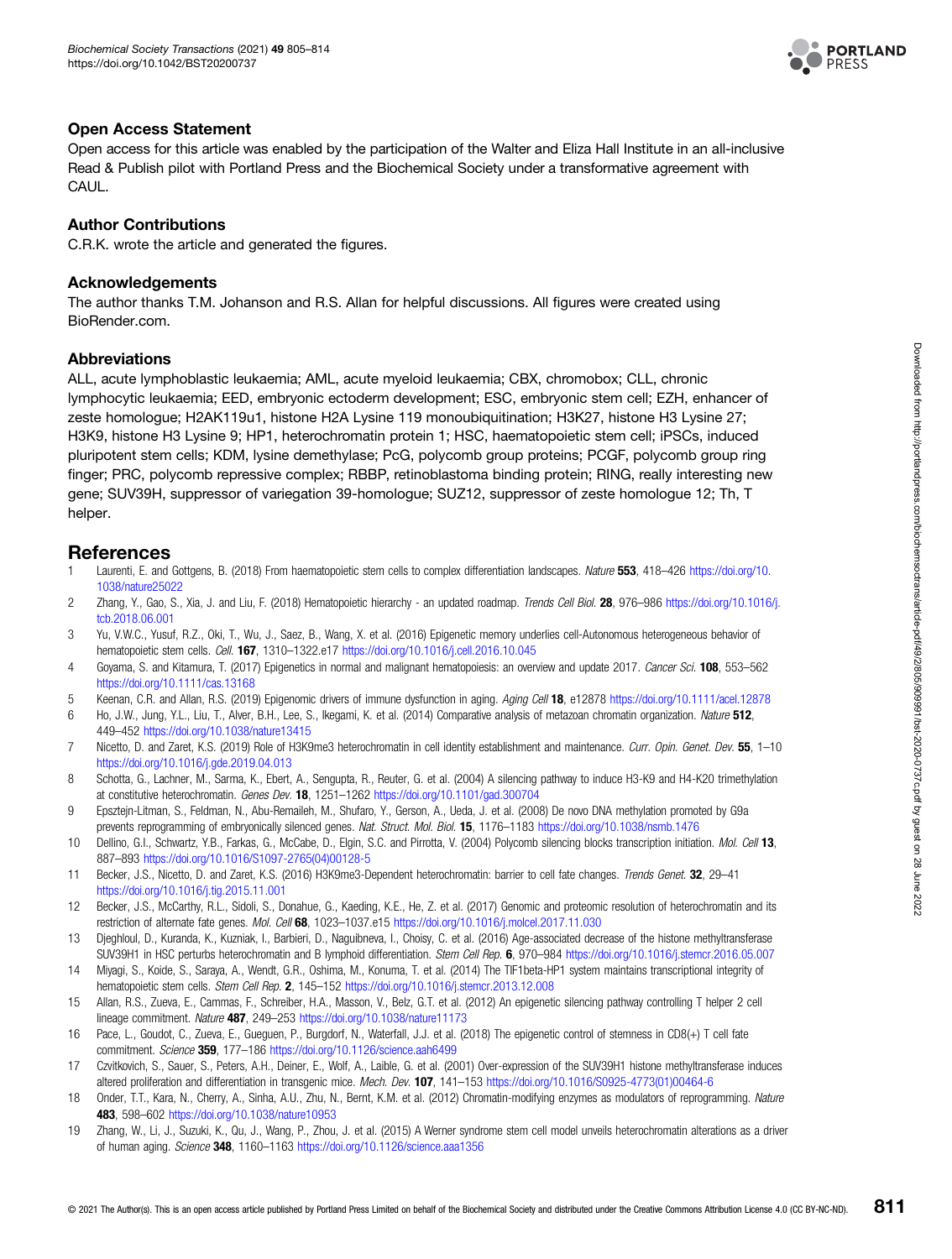<span id="page-7-0"></span>

- 20 Keenan, C.R., Iannarella, N., Naselli, G., Bediaga, N.G., Johanson, T.M., Harrison, L.C. et al. (2020) Extreme disruption of heterochromatin is required for accelerated hematopoietic aging. Blood 135, 2049–2058 <https://doi.org/10.1182/blood.2019002990>
- 21 Pang, W.W., Price, E.A., Sahoo, D., Beerman, I., Maloney, W.J., Rossi, D.J. et al. (2011) Human bone marrow hematopoietic stem cells are increased in frequency and myeloid-biased with age. Proc. Natl Acad. Sci. U.S.A. 108, 20012–20017 <https://doi.org/10.1073/pnas.1116110108>
- 22 Bernitz, J.M., Kim, H.S., MacArthur, B., Sieburg, H. and Moore, K. (2016) Hematopoietic stem cells count and remember self-renewal divisions. Cell 167, 1296–1309.e10 <https://doi.org/10.1016/j.cell.2016.10.022>
- 23 Kline, K.A. and Bowdish, D.M. (2016) Infection in an aging population. Curr. Opin. Microbiol. 29, 63-67 <https://doi.org/10.1016/j.mib.2015.11.003>
- 24 de Haan, G. and Lazare, S.S. (2018) Aging of hematopoietic stem cells. Blood 131, 479–487 <https://doi.org/10.1182/blood-2017-06-746412>
- 25 Keenan, C.R., Iannarella, N., Garnham, A.L., Brown, A.C., Kim, R.Y., Horvat, J.C. et al. (2019) Polycomb repressive complex 2 is a critical mediator of allergic inflammation. Jci Insight. 4, e127745 <https://doi.org/10.1172/jci.insight.127745>
- 26 Koide, S., Oshima, M., Takubo, K., Yamazaki, S., Nitta, E., Saraya, A. et al. (2016) Setdb1 maintains hematopoietic stem and progenitor cells by restricting the ectopic activation of nonhematopoietic genes. Blood 128, 638–649 <https://doi.org/10.1182/blood-2016-01-694810>
- 27 Fritsch, L., Robin, P., Mathieu, J.R., Souidi, M., Hinaux, H., Rougeulle, C. et al. (2010) A subset of the histone H3 lysine 9 methyltransferases Suv39h1, G9a, GLP, and SETDB1 participate in a multimeric complex. Mol. Cell 37, 46-56 <https://doi.org/10.1016/j.molcel.2009.12.017>
- 28 Lehnertz, B., Pabst, C., Su, L., Miller, M., Liu, F., Yi, L. et al. (2014) The methyltransferase G9a regulates HoxA9-dependent transcription in AML. Genes Dev. 28, 317-327 <https://doi.org/10.1101/gad.236794.113>
- 29 Ugarte, F., Sousae, R., Cinquin, B., Martin, E.W., Krietsch, J., Sanchez, G. et al. (2015) Progressive chromatin condensation and H3K9 methylation regulate the differentiation of embryonic and hematopoietic stem cells. Stem Cell Rep. 5, 728-740 <https://doi.org/10.1016/j.stemcr.2015.09.009>
- 30 Loyola, A., Tagami, H., Bonaldi, T., Roche, D., Quivy, J.P., Imhof, A. et al. (2009) The HP1alpha-CAF1-SetDB1-containing complex provides H3K9me1 for Suv39-mediated K9me3 in pericentric heterochromatin. EMBO Rep. 10, 769–775 <https://doi.org/10.1038/embor.2009.90>
- 31 Keenan, C.R., Coughlan, H.D., Iannarella, N., Johanson, T.M., Chan, W.F., Garnham, A.L. et al. (2020) Suv39h-catalysed H3K9me3 is critical for euchromatic genome organisation and the maintenance of gene transcription. bioRxiv 2020.08.13.249078 <https://doi.org/10.1101/2020.08.13.249078>
- 32 Keenan, C.R., Mlodzianoski, M.J., Coughlan, H.D., Bediaga, N.G., Naselli, G., Lucas, E.C. et al. (2021) Chromosomes distribute randomly to, but not within, human neutrophil nuclear lobes. *iScience* 24, 102161 <https://doi.org/10.1016/j.isci.2021.102161>
- 33 Biedzinski, S., Agsu, G., Vianay, B., Delord, M., Blanchoin, L., Larghero, J. et al. (2020) Microtubules control nuclear shape and gene expression during early stages of hematopoietic differentiation. EMBO J. 39, e103957 <https://doi.org/10.15252/embj.2019103957>
- 34 Schuettengruber, B., Bourbon, H.M., Di Croce, L. and Cavalli, G. (2017) Genome regulation by polycomb and trithorax: 70 years and counting. Cell 171, 34–57 <https://doi.org/10.1016/j.cell.2017.08.002>
- 35 Hauri, S., Comoglio, F., Seimiya, M., Gerstung, M., Glatter, T., Hansen, K. et al. (2016) A high-density map for navigating the human polycomb complexome. Cell Rep. 17, 583–595 <https://doi.org/10.1016/j.celrep.2016.08.096>
- 36 van Mierlo, G., Veenstra, G.J.C., Vermeulen, M. and Marks, H. (2019) The complexity of PRC2 subcomplexes. Trends Cell Biol. 29, 660-671 <https://doi.org/10.1016/j.tcb.2019.05.004>
- 37 Margueron, R., Li, G., Sarma, K., Blais, A., Zavadil, J., Woodcock, C.L. et al. (2008) Ezh1 and Ezh2 maintain repressive chromatin through different mechanisms. Mol. Cell 32, 503–518 <https://doi.org/10.1016/j.molcel.2008.11.004>
- 38 Nutt, S.L., Keenan, C., Chopin, M. and Allan, R.S. (2020) EZH2 function in immune cell development. Biol. Chem. 401, 933-943 [https://doi.org/10.](https://doi.org/10.1515/hsz-2019-0436) [1515/hsz-2019-0436](https://doi.org/10.1515/hsz-2019-0436)
- 39 Vidal, M. and Starowicz, K. (2017) Polycomb complexes PRC1 and their function in hematopoiesis. Exp. Hematol. 48, 12–31 [https://doi.org/10.1016/j.](https://doi.org/10.1016/j.exphem.2016.12.006) [exphem.2016.12.006](https://doi.org/10.1016/j.exphem.2016.12.006)
- 40 Boyle, S., Flyamer, I.M., Williamson, I., Sengupta, D., Bickmore, W.A. and Illingworth, R.S. (2020) A central role for canonical PRC1 in shaping the 3D nuclear landscape. Genes Dev. 34, 931–949 <https://doi.org/10.1101/gad.336487.120>
- 41 Hu, D. and Shilatifard, A. (2016) Epigenetics of hematopoiesis and hematological malignancies. Genes Dev. 30, 2021–2041 [https://doi.org/10.1101/](https://doi.org/10.1101/gad.284109.116) [gad.284109.116](https://doi.org/10.1101/gad.284109.116)
- 42 Majewski, I.J., Ritchie, M.E., Phipson, B., Corbin, J., Pakusch, M., Ebert, A. et al. (2010) Opposing roles of polycomb repressive complexes in hematopoietic stem and progenitor cells. *Blood* **116**, 731–739 <https://doi.org/10.1182/blood-2009-12-260760>
- 43 Mochizuki-Kashio, M., Aoyama, K., Sashida, G., Oshima, M., Tomioka, T., Muto, T. et al. (2015) Ezh2 loss in hematopoietic stem cells predisposes mice to develop heterogeneous malignancies in an Ezh1-dependent manner. Blood 126, 1172-1183 <https://doi.org/10.1182/blood-2015-03-634428>
- 44 Lee, S.C., Miller, S., Hyland, C., Kauppi, M., Lebois, M., Di Rago, L. et al. (2015) Polycomb repressive complex 2 component Suz12 is required for hematopoietic stem cell function and lymphopoiesis. Blood 126, 167-175 <https://doi.org/10.1182/blood-2014-12-615898>
- 45 Xie, H., Xu, J., Hsu, J.H., Nguyen, M., Fujiwara, Y., Peng, C. et al. (2014) Polycomb repressive complex 2 regulates normal hematopoietic stem cell function in a developmental-stage-specific manner. Cell Stem Cell 14, 68-80 <https://doi.org/10.1016/j.stem.2013.10.001>
- 46 Kamminga, L.M., Bystrykh, L.V., de Boer, A., Houwer, S., Douma, J., Weersing, E. et al. (2006) The Polycomb group gene Ezh2 prevents hematopoietic stem cell exhaustion. Blood 107, 2170–2179 <https://doi.org/10.1182/blood-2005-09-3585>
- 47 Su, I.H., Basavaraj, A., Krutchinsky, A.N., Hobert, O., Ullrich, A., Chait, B.T. et al. (2003) Ezh2 controls B cell development through histone H3 methylation and Igh rearrangement. Nat. Immunol. 4, 124–131 <https://doi.org/10.1038/ni876>
- 48 Brand, M., Nakka, K., Zhu, J. and Dilworth, F.J. (2019) Polycomb/trithorax antagonism: cellular memory in stem cell fate and function. Cell Stem Cell 24, 518–533 <https://doi.org/10.1016/j.stem.2019.03.005>
- 49 Vasanthakumar, A., Xu, D., Lun, A.T., Kueh, A.J., van Gisbergen, K.P., Iannarella, N. et al. (2017) A non-canonical function of Ezh2 preserves immune homeostasis. EMBO Rep. 18, 619–631 <https://doi.org/10.15252/embr.201643237>
- 50 Koubi, M., Poplineau, M., Vernerey, J., N'Guyen, L., Tiberi, G., Garciaz, S. et al. (2018) Regulation of the positive transcriptional effect of PLZF through a non-canonical EZH2 activity. Nucleic Acids Res. 46, 3339–3350 <https://doi.org/10.1093/nar/gky080>
- 51 Dobenecker, M.W., Park, J.S., Marcello, J., McCabe, M.T., Gregory, R., Knight, S.D. et al. (2018) Signaling function of PRC2 is essential for TCR-driven T cell responses. J. Exp. Med. 215, 1101–1113 <https://doi.org/10.1084/jem.20170084>
- 52 Su, I.H., Dobenecker, M.W., Dickinson, E., Oser, M., Basavaraj, A., Marqueron, R. et al. (2005) Polycomb group protein ezh2 controls actin polymerization and cell signaling. Cell 121, 425–436 <https://doi.org/10.1016/j.cell.2005.02.029>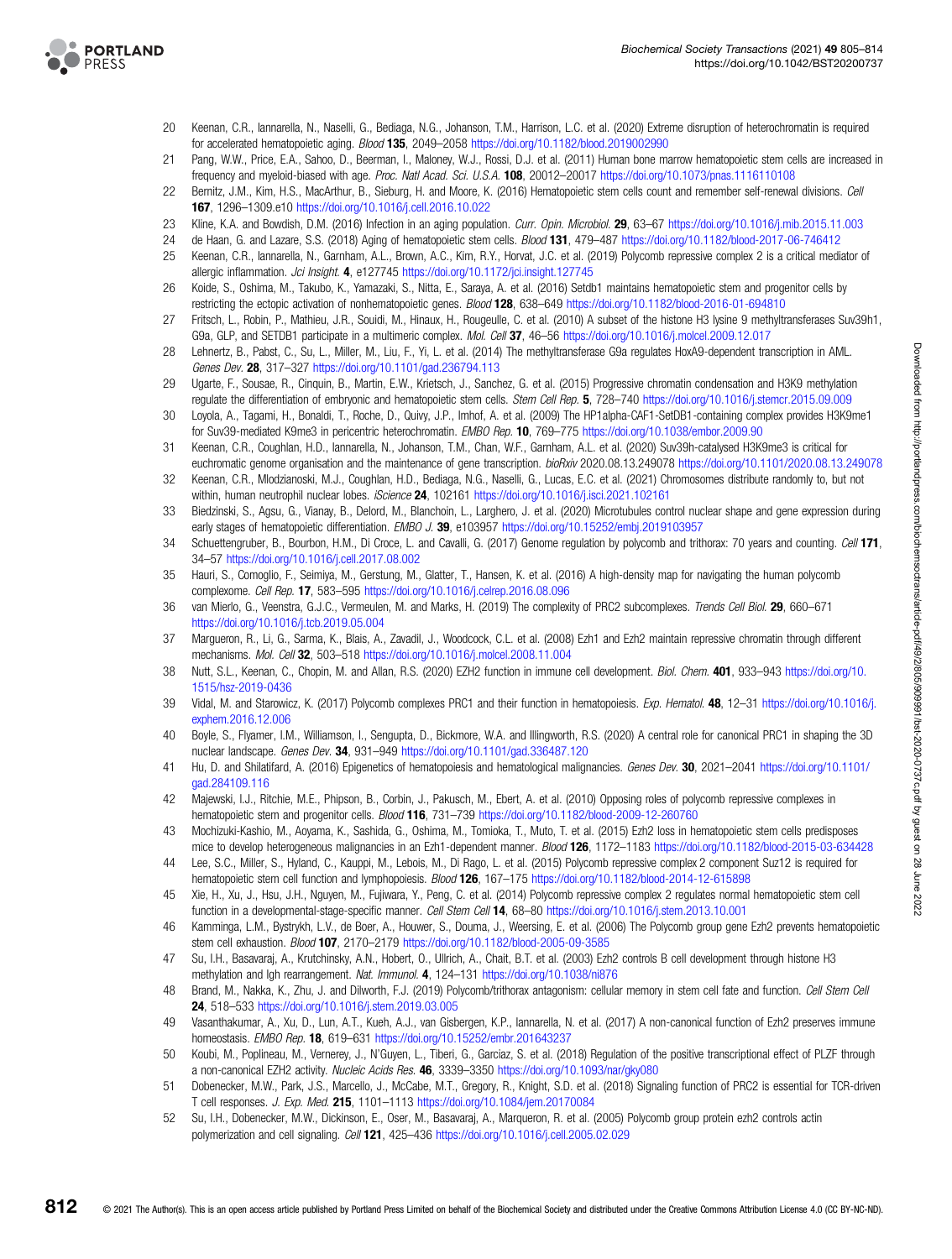

- <span id="page-8-0"></span>53 Gunawan, M., Venkatesan, N., Loh, J.T., Wong, J.F., Berger, H., Neo, W.H. et al. (2015) The methyltransferase Ezh2 controls cell adhesion and migration through direct methylation of the extranuclear regulatory protein talin. Nat. Immunol. 16, 505-516 <https://doi.org/10.1038/ni.3125>
- 54 Kang, S.J. and Chun, T. (2020) Structural heterogeneity of the mammalian polycomb repressor complex in immune regulation. Exp. Mol. Med. 52, 1004–1015 <https://doi.org/10.1038/s12276-020-0462-5>
- 55 Klauke, K., Radulovic, V., Broekhuis, M., Weersing, E., Zwart, E., Olthof, S. et al. (2013) Polycomb Cbx family members mediate the balance between haematopoietic stem cell self-renewal and differentiation. Nat. Cell Biol. 15, 353-362 <https://doi.org/10.1038/ncb2701>
- 56 Li, H., Liefke, R., Jiang, J., Kurland, J.V., Tian, W., Deng, P. et al. (2017) Polycomb-like proteins link the PRC2 complex to CpG islands. Nature 549, 287–291 <https://doi.org/10.1038/nature23881>
- 57 Conway, E., Jerman, E., Healy, E., Ito, S., Holoch, D., Oliviero, G. et al. (2018) A family of vertebrate-specific polycombs encoded by the LCOR/LCORL genes balance PRC2 subtype activities. Mol Cell. 70, 408-421.e8 <https://doi.org/10.1016/j.molcel.2018.03.005>
- 58 Laugesen, A., Hojfeldt, J.W. and Helin, K. (2019) Molecular mechanisms directing PRC2 recruitment and H3K27 methylation. Mol. Cell 74, 8–18 <https://doi.org/10.1016/j.molcel.2019.03.011>
- 59 Zhang, Q., McKenzie, N.J., Warneford-Thomson, R., Gail, E.H., Flanigan, S.F., Owen, B.M. et al. (2019) RNA exploits an exposed regulatory site to inhibit the enzymatic activity of PRC2. Nat. Struct. Mol. Biol. 26, 237-247 <https://doi.org/10.1038/s41594-019-0197-y>
- 60 Sun, D., Luo, M., Jeong, M., Rodriguez, B., Xia, Z., Hannah, R. et al. (2014) Epigenomic profiling of young and aged HSCs reveals concerted changes during aging that reinforce self-renewal. Cell Stem Cell 14, 673-688 <https://doi.org/10.1016/j.stem.2014.03.002>
- 61 Adelman, E.R., Huang, H.T., Roisman, A., Olsson, A., Colaprico, A., Qin, T. et al. (2019) Aging human hematopoietic stem cells manifest profound epigenetic reprogramming of enhancers that may predispose to leukemia. Cancer Discov. 9, 1080-1101 [https://doi.org/10.1158/2159-8290.](https://doi.org/10.1158/2159-8290.CD-18-1474) [CD-18-1474](https://doi.org/10.1158/2159-8290.CD-18-1474)
- 62 Taiwo, O., Wilson, G.A., Emmett, W., Morris, T., Bonnet, D., Schuster, E. et al. (2013) DNA methylation analysis of murine hematopoietic side population cells during aging. Epigenetics 8, 1114–1122 <https://doi.org/10.4161/epi.26017>
- 63 Beerman, I., Bock, C., Garrison, B.S., Smith, Z.D., Gu, H., Meissner, A. et al. (2013) Proliferation-dependent alterations of the DNA methylation landscape underlie hematopoietic stem cell aging. Cell Stem Cell 12, 413-425 <https://doi.org/10.1016/j.stem.2013.01.017>
- 64 Nitta, E., Itokawa, N., Yabata, S., Koide, S., Hou, L.B., Oshima, M. et al. (2020) Bmi1 counteracts hematopoietic stem cell aging by repressing target genes and enforcing the stem cell gene signature. Biochem. Biophys. Res. Commun. 521, 612-619 <https://doi.org/10.1016/j.bbrc.2019.10.153>
- 65 Kooistra, S.M. and Helin, K. (2012) Molecular mechanisms and potential functions of histone demethylases. Nat. Rev. Mol. Cell Biol. 13, 297-311 <https://doi.org/10.1038/nrm3327>
- 66 Okada, Y., Scott, G., Ray, M.K., Mishina, Y. and Zhang, Y. (2007) Histone demethylase JHDM2A is critical for Tnp1 and Prm1 transcription and spermatogenesis. Nature 450, 119–123 <https://doi.org/10.1038/nature06236>
- 67 Yamane, K., Toumazou, C., Tsukada, Y., Erdjument-Bromage, H., Tempst, P., Wong, J. et al. (2006) JHDM2A, a JmjC-containing H3K9 demethylase, facilitates transcription activation by androgen receptor. Cell 125, 483-495 <https://doi.org/10.1016/j.cell.2006.03.027>
- 68 Cloos, P.A., Christensen, J., Agger, K., Maiolica, A., Rappsilber, J., Antal, T. et al. (2006) The putative oncogene GASC1 demethylates tri- and dimethylated lysine 9 on histone H3. Nature 442, 307-311 <https://doi.org/10.1038/nature04837>
- 69 Horton, J.R., Upadhyay, A.K., Qi, H.H., Zhang, X., Shi, Y. and Cheng, X. (2010) Enzymatic and structural insights for substrate specificity of a family of jumonji histone lysine demethylases. Nat. Struct. Mol. Biol. 17, 38-43 <https://doi.org/10.1038/nsmb.1753>
- 70 Agger, K., Nishimura, K., Miyagi, S., Messling, J.E., Rasmussen, K.D. and Helin, K. (2019) The KDM4/JMJD2 histone demethylases are required for hematopoietic stem cell maintenance. Blood 134, 1154-1158 <https://doi.org/10.1182/blood.2019000855>
- 71 Zhu, N., Chen, M., Eng, R., DeJong, J., Sinha, A.U., Rahnamay, N.F. et al. (2016) MLL-AF9- and HOXA9-mediated acute myeloid leukemia stem cell self-renewal requires JMJD1C. J. Clin. Invest. 126, 997-1011 https://doi.org/10.1172/JCl82978
- 72 McCann, T.S., Sobral, L.M., Self, C., Hsieh, J., Sechler, M. and Jedlicka, P. (2019) Biology and targeting of the Jumonji-domain histone demethylase family in childhood neoplasia: a preclinical overview. Expert. Opin. Ther. Targets 23, 267-280 <https://doi.org/10.1080/14728222.2019.1580692>
- 73 Thieme, S., Gyarfas, T., Richter, C., Ozhan, G., Fu, J., Alexopoulou, D. et al. (2013) The histone demethylase UTX regulates stem cell migration and hematopoiesis. Blood 121, 2462–2473 <https://doi.org/10.1182/blood-2012-08-452003>
- 74 Mallaney, C., Ostrander, E.L., Celik, H., Kramer, A.C., Martens, A., Kothari, A. et al. (2019) Kdm6b regulates context-dependent hematopoietic stem cell self-renewal and leukemogenesis. Leukemia 33, 2506-2521 <https://doi.org/10.1038/s41375-019-0462-4>
- 75 Wei, Y., Zheng, H., Bao, N.R., Jiang, S., Bueso-Ramos, C.E., Khoury, J. et al. (2018) KDM6B overexpression activates innate immune signaling and impairs hematopoiesis in mice. Blood Adv. 2, 2491–2504 <https://doi.org/10.1182/bloodadvances.2018024166>
- 76 Manna, S., Kim, J.K., Bauge, C., Cam, M., Zhao, Y., Shetty, J. et al. (2015) Histone H3 lysine 27 demethylases Jmjd3 and Utx are required for T-cell differentiation. Nat. Commun. 6, 8152 <https://doi.org/10.1038/ncomms9152>
- 77 Cook, K.D., Shpargel, K.B., Starmer, J., Whitfield-Larry, F., Conley, B., Allard, D.E. et al. (2015) T follicular helper cell-dependent clearance of a persistent virus infection requires T cell expression of the histone demethylase UTX. Immunity 43, 703–714 <https://doi.org/10.1016/j.immuni.2015.09.002>
- 78 Li, X.X., Zhang, Y.L., Zheng, L.T., Liu, M.X., Chen, C.D. and Jiang, H. (2018) UTX is an escape from X-inactivation tumor-suppressor in B cell lymphoma. Nat. Commun. 9, 2720 <https://doi.org/10.1038/s41467-018-05084-w>
- 79 Northrup, D., Yagi, R.J., Cui, K.R., Proctor, W.R., Wang, C.C., Placek, K. et al. (2017) Histone demethylases UTX and JMJD3 are required for NKT cell development in mice. Cell Biosci. 7, 25 <https://doi.org/10.1186/s13578-017-0152-8>
- 80 Beyaz, S., Kim, J.H., Pinello, L., Xifaras, M.E., Hu, Y., Huang, J.L. et al. (2017) The histone demethylase UTX regulates the lineage-specific epigenetic program of invariant natural killer T cells. Nat. Immunol. 18, 184-195 <https://doi.org/10.1038/ni.3644>
- 81 Gozdecka, M., Meduri, E., Mazan, M., Tzelepis, K., Dudek, M., Knights, A.J. et al. (2018) UTX-mediated enhancer and chromatin remodeling suppresses myeloid leukemogenesis through noncatalytic inverse regulation of ETS and GATA programs. Nat. Genet. 50, 883-894 [https://doi.org/10.](https://doi.org/10.1038/s41588-018-0114-z) [1038/s41588-018-0114-z](https://doi.org/10.1038/s41588-018-0114-z)
- 82 Peters, A.H., O'Carroll, D., Scherthan, H., Mechtler, K., Sauer, S., Schofer, C. et al. (2001) Loss of the Suv39h histone methyltransferases impairs mammalian heterochromatin and genome stability. Cell 107, 323-337 [https://doi.org/10.1016/S0092-8674\(01\)00542-6](https://doi.org/10.1016/S0092-8674(01)00542-6)